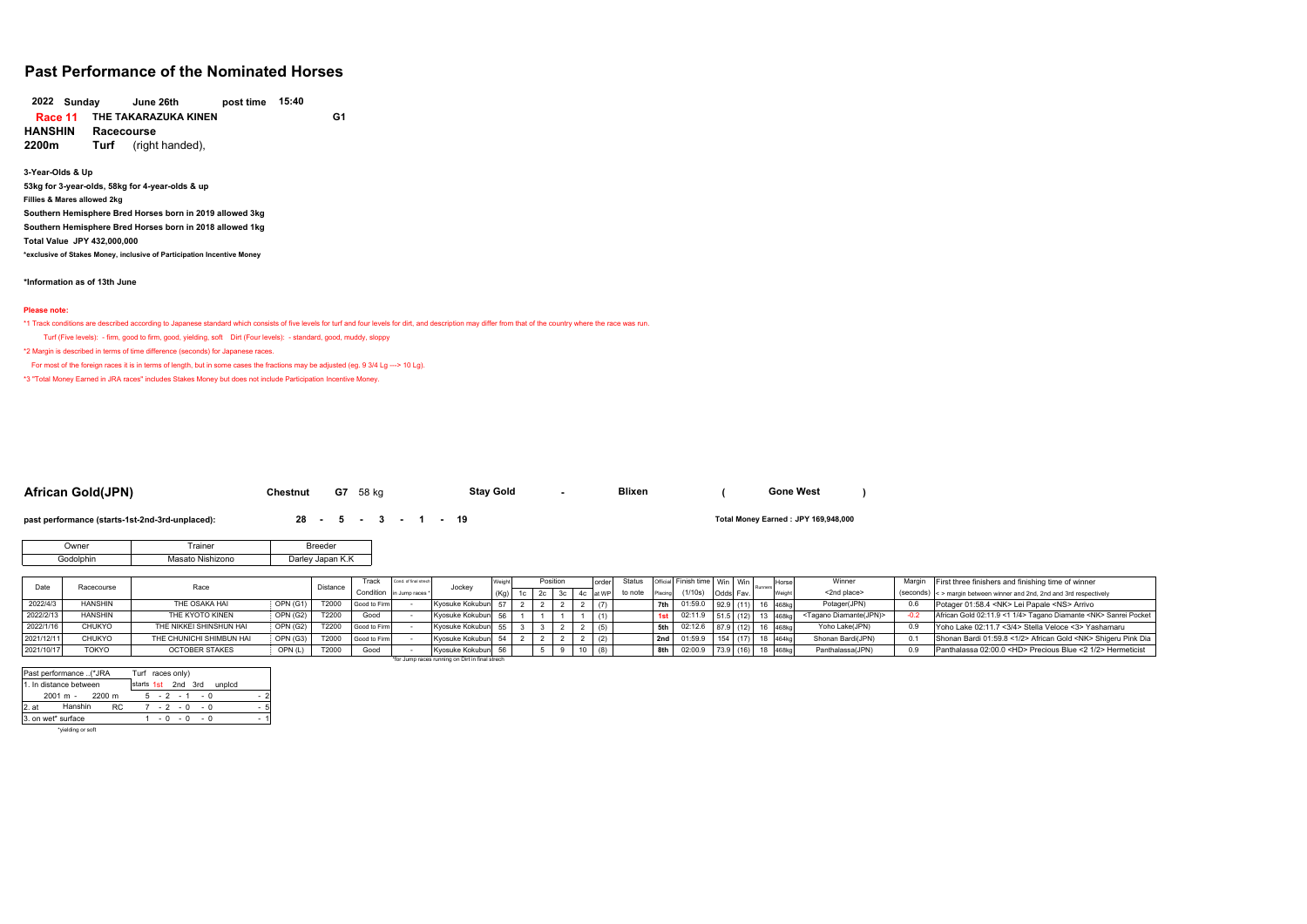| Arrivo(JPN) |  |
|-------------|--|
|             |  |

**Arrivo(JPN) Bay C4** <sup>58</sup> kg **- ()**

**Duramente** *Construmente Construmente* **Esmeraldina** *Construmente* **Construmente** 

#### **past performance (starts-1st-2nd-3rd-unplaced): <b>11 - 5 - 1 - 3 - 2**

**JPY 147,113,000**

| Owner                | Trainer         | <b>Breeder</b>  |
|----------------------|-----------------|-----------------|
| Silk Racing Co. Ltd. | Haruki Sugiyama | Northern Racing |

|            | Racecourse     |                                             |              | Distance | <b>Track</b>              | Cond. of final strep |                   |  | Position |  | order     | Status  |     | Official Finish time   Win   Win |           |  | Horse             | Winner                              | Margin | First three finishers and finishing time of winner                    |
|------------|----------------|---------------------------------------------|--------------|----------|---------------------------|----------------------|-------------------|--|----------|--|-----------|---------|-----|----------------------------------|-----------|--|-------------------|-------------------------------------|--------|-----------------------------------------------------------------------|
|            |                |                                             |              |          | Condition in Jump races * |                      | Jocke             |  |          |  | 4c lat WP | to note |     | (1/10s)                          | Odds Fav. |  |                   | <2nd place>                         |        | (seconds) < > margin between winner and 2nd, 2nd and 3rd respectively |
| 2022/4/3   | <b>HANSHIN</b> | THE OSAKA HAI                               | OPN (G1)     | T2000    | Good to Firm              |                      | Yutaka Take       |  |          |  |           |         | 3rd | 01:58.5                          | A71       |  | 16 500kg          | Potager(JPN)                        |        | Potager 01:58.4 <nk> Lei Papale <ns> Arrivo</ns></nk>                 |
| 2022/2/20  | <b>KOKURA</b>  | THE KOKURA DAISHOTEN                        | OPN (G3)     | T1800    | Good                      |                      | Kazuo Yokovama 54 |  |          |  |           |         |     | 01:49.                           |           |  |                   | <rambling alley(jpn)=""></rambling> |        | Arrivo 01:49.2 <1 3/4> Rambling Alley <nk> Cadenas</nk>               |
| 2022/1/15  | <b>KOKURA</b>  | <b>DANNOURA STAKES</b>                      | Wins Class   | T1800    | Good to Firm              |                      | Havato Yoshida 55 |  |          |  |           |         |     | 01:46.2                          |           |  | 500 <sub>kg</sub> | <llmatar(jpn)></llmatar(jpn)>       |        | Arrivo 01:46.2 <hd> Ilmatar &lt;1&gt; Silverio</hd>                   |
| 2021/10/24 | <b>HANSHIN</b> | THE KIKUKA SHO (JAPANESE ST.LEGER) OPN (G1) |              | T3000    | Good to Firm              |                      | Mirco Demuro      |  |          |  |           |         |     | 03:05.8                          |           |  | 492kg             | Titleholder(JPN)                    |        | Titleholder 03:04.6 <5> Orthoclase <hd> Divine Love</hd>              |
| 2021/8/14  | <b>KOKURA</b>  | YANAGAWA TOKUBETSU                          | 2 Wins Class | T2000    | Soft                      |                      | Yuga Kawada       |  |          |  |           |         |     | 02:05.7                          |           |  | 492ko             | Last Noodle(JPN)                    |        | Arrivo 02:05.1 <dh> Last Noodle &lt;1 3/4&gt; Lino Kiana</dh>         |

|       | Past performance (*JRA |     | Turf races only)   |  |                 |  |        |     |
|-------|------------------------|-----|--------------------|--|-----------------|--|--------|-----|
|       | 1. In distance between |     | starts 1st 2nd 3rd |  |                 |  | unpicd |     |
|       | $2001 m - 2200 m$      |     |                    |  | $1 - 0 - 0 - 1$ |  |        | - 0 |
| 2. at | Hanshin                | RC. |                    |  | $3 - 0 - 0 - 2$ |  |        |     |
|       | 3. on wet* surface     |     |                    |  | $1 - 1 - 0 - 0$ |  |        |     |
|       | *vielding or soft      |     |                    |  |                 |  |        |     |

\*yielding o

| Authority(JPN)                                  | Bay                                  | <b>H5</b> 58 ka |  |  | Orfevre | Rosalind | Symboli Kris S                      |  |
|-------------------------------------------------|--------------------------------------|-----------------|--|--|---------|----------|-------------------------------------|--|
| past performance (starts-1st-2nd-3rd-unplaced): | $13 \cdot 6 \cdot 2 \cdot 2 \cdot 3$ |                 |  |  |         |          | Total Money Earned: JPY 525,652,800 |  |

**Epiphaneia**

| Owner                | Trainer        | <b>Breeder</b> |
|----------------------|----------------|----------------|
| Silk Racing Co. Ltd. | Tetsuya Kimura | Northern Farm  |

|            | Racecourse                 | Race                          |                 | Distance | rack         | Cond. of final strech     |                         |      | Position | order | Status  |         | Official Finish time   Win   Win |          | <b>Horse</b> | Winner                           |      | Margin First three finishers and finishing time of winner             |
|------------|----------------------------|-------------------------------|-----------------|----------|--------------|---------------------------|-------------------------|------|----------|-------|---------|---------|----------------------------------|----------|--------------|----------------------------------|------|-----------------------------------------------------------------------|
|            |                            |                               |                 |          |              | Condition in Jump races * | Jocke                   | (Ka) |          |       | to note | Placing | (1/10s)                          | Odds Fav |              | <2nd place>                      |      | (seconds) < > margin between winner and 2nd, 2nd and 3rd respectively |
| 2022/3/26  | <b>MFYDAN</b>              | LONGINES DUBAI SHEEMA CLASSIC | G <sub>1</sub>  | T2410    | Good to Firm |                           | Christophe Lemaire 57   |      |          | (3)   |         | 3rd     | 02:26.9                          |          |              | Shahryar(JPN)                    |      | Shahrvar 02:26.8 <nk> Yibir &lt;1/2&gt; Authority</nk>                |
|            | 2022/2/26   KING ABDULAZIZ | THE NEOM TURF CUP             |                 | T2100    | Good to Firm |                           | Christophe Lemaire 57   |      |          | (1)   |         |         | 02:06.7                          |          | 14           | <kaspar></kaspar>                | -n : | Authority 02:06.7 < 1 1/4> Kaspar < 1/2> Ebaiyra                      |
| 2021/11/28 | <b>TOKYO</b>               | THE JAPAN CUP                 | OPN (G1)        | T2400    | Good to Firm |                           | Christophe Lemaire 57   |      |          | (2)   |         | 2nd     | 02:25.0                          |          | 18 520kg     | Contrail(JPN)                    |      | Contrail 02:24.7 <2> Authority <1 1/2> Shahrvar                       |
| 2021/11/7  | <b>TOKYC</b>               | THE COPA REPUBLICA ARGENTINA  | OPN (G2)        | T2500    | Good to Firm |                           | Christophe Lemaire 57.5 |      |          | (1)   |         |         | 02:32.4                          |          | 518kg        | <meiner virtus(jpn)=""></meiner> |      | Authority 02:32.4 <2 1/2> Meiner Virtus <3/4> Fly Like Bird           |
| 2021/5/2   | <b>HANSHIN</b>             | THE TENNO SHO(SPRING)         | <b>OPN (G1)</b> | T3200    | Good to Firm |                           | Yuga Kawada             |      |          | (10)  |         | 10th    | 03:16.7                          |          | <b>506kg</b> | World Premiere(JPN)              |      | World Premiere 03:14.7 <3/4> Deep Bond <2> Curren Bouquetd'or         |

| Past performance (*JRA |           | Turf races only) |  |                 |  |                           |      |     |
|------------------------|-----------|------------------|--|-----------------|--|---------------------------|------|-----|
| 1. In distance between |           |                  |  |                 |  | starts 1st 2nd 3rd unplcd |      |     |
| 2001 m - 2200 m        |           |                  |  | $0 - 0 - 0 - 0$ |  |                           |      | - 0 |
| 2. at Hanshin          | <b>RC</b> |                  |  | $1 - 0 - 0 - 0$ |  |                           | $-1$ |     |
| 3. on wet* surface     |           |                  |  | $1 - 0 - 0 - 1$ |  |                           |      | - 0 |
|                        |           |                  |  |                 |  |                           |      |     |

\*yielding or soft

#### **Daring Tact(JPN) Brown M5** <sup>56</sup> kg **- () Daring Bird King Kamehameha**

**past performance (starts-1st-2nd-3rd-unplaced): <b>9 - 5 - 1 - 2 - 1** 

### **JPY 533,592,400**

| <b>Owner</b>                          | Trainer         | <b>Breeder</b>  |
|---------------------------------------|-----------------|-----------------|
| Normandy Thoroughbred Racing Co. Ltd. | Haruki Sugiyama | Hasegawa Bokujo |

| Date       | Racecourse     | Race                       |                 | Distance | Track                     | Cond, of final strech | Jockev               | Positio         |  | order  | Status  |         | Official Finish time   Win   Win |          | Horse             | Winner                         | Margin | First three finishers and finishing time of winner                    |
|------------|----------------|----------------------------|-----------------|----------|---------------------------|-----------------------|----------------------|-----------------|--|--------|---------|---------|----------------------------------|----------|-------------------|--------------------------------|--------|-----------------------------------------------------------------------|
|            |                |                            |                 |          | Condition in Jump races * |                       |                      |                 |  | lat WP | to note | Placing | (1/10s)                          | Odds Fav |                   | <2nd place>                    |        | (seconds) < > margin between winner and 2nd, 2nd and 3rd respectively |
| 2022/5/15  | <b>TOKYO</b>   | THE VICTORIA MILE          | OPN (G1)        | T1600    | Good to Firm              |                       | Kohei Matsuvama 55   |                 |  |        |         | 6th     | 01:32.7                          |          | 486kg             | Sodashi(JPN)                   | 0.5    | Sodashi 01:32.2 <2> Fine Rouge <nk> Resistencia</nk>                  |
| 2021/4/25  | <b>SHA TIN</b> | FWD QUEEN ELIZABETH II CUP | G1              | T2000    | Good to Firm              |                       | Kohei Matsuyama 55.5 |                 |  |        |         | 3rd     | 02:01.4                          |          | 464kg             | Loves Only You(JPN)            | 0.2    | Loves Only You 02:01.2 <3/4> Glory Vase <1/2> Daring Tact             |
| 2021/3/14  | CHUKYO         | THE KINKO SHO              | <b>OPN (G2)</b> | T2000    | Yielding                  |                       | Kohei Matsuvama 55   |                 |  |        |         | 2nd     | 02:01.8                          |          |                   | Gibeon(JPN)                    |        | Gibeon 02:01.8 <nk> Daring Tact &lt;1/2&gt; Potager</nk>              |
| 2020/11/29 | TOKYO          | THE JAPAN CUP              | OPN(G1)         | T2400    | Firm                      |                       | Kohei Matsuvama 53   |                 |  | (3)    |         | 3rd     | 02:23.2                          |          | 474k <sub>0</sub> | Almond Eve(JPN)                | 0.2    | Almond Eye 02:23.0 <1 1/4> Contrail <nk> Daring Tact</nk>             |
| 2020/10/18 | KYOTO          | THE SHUKA SHO              | OPN (G1)        | T2000    | Good                      |                       | Kohei Matsuyama 55   | 13 <sub>1</sub> |  |        |         | 1st     | 02:00.6                          |          | 480kg             | <magic castle(jpn)=""></magic> |        | Daring Tact 02:00.6 <1 1/4> Magic Castle <3/4> Soft Fruit             |

|       | Past performance (*JRA |     | Turf races only) |  |                 |  |                           |     |  |
|-------|------------------------|-----|------------------|--|-----------------|--|---------------------------|-----|--|
|       | 1. In distance between |     |                  |  |                 |  | starts 1st 2nd 3rd unplcd |     |  |
|       | 2001 m - 2200 m        |     |                  |  | $0 - 0 - 0 - 0$ |  |                           | - 0 |  |
| 2. at | Hanshin                | RC. |                  |  | $1 - 1 - 0 - 0$ |  |                           | - 0 |  |
|       | 3. on wet* surface     |     |                  |  | $2 - 1 - 1 - 0$ |  |                           | - 0 |  |
|       | *yielding or soft      |     |                  |  |                 |  |                           |     |  |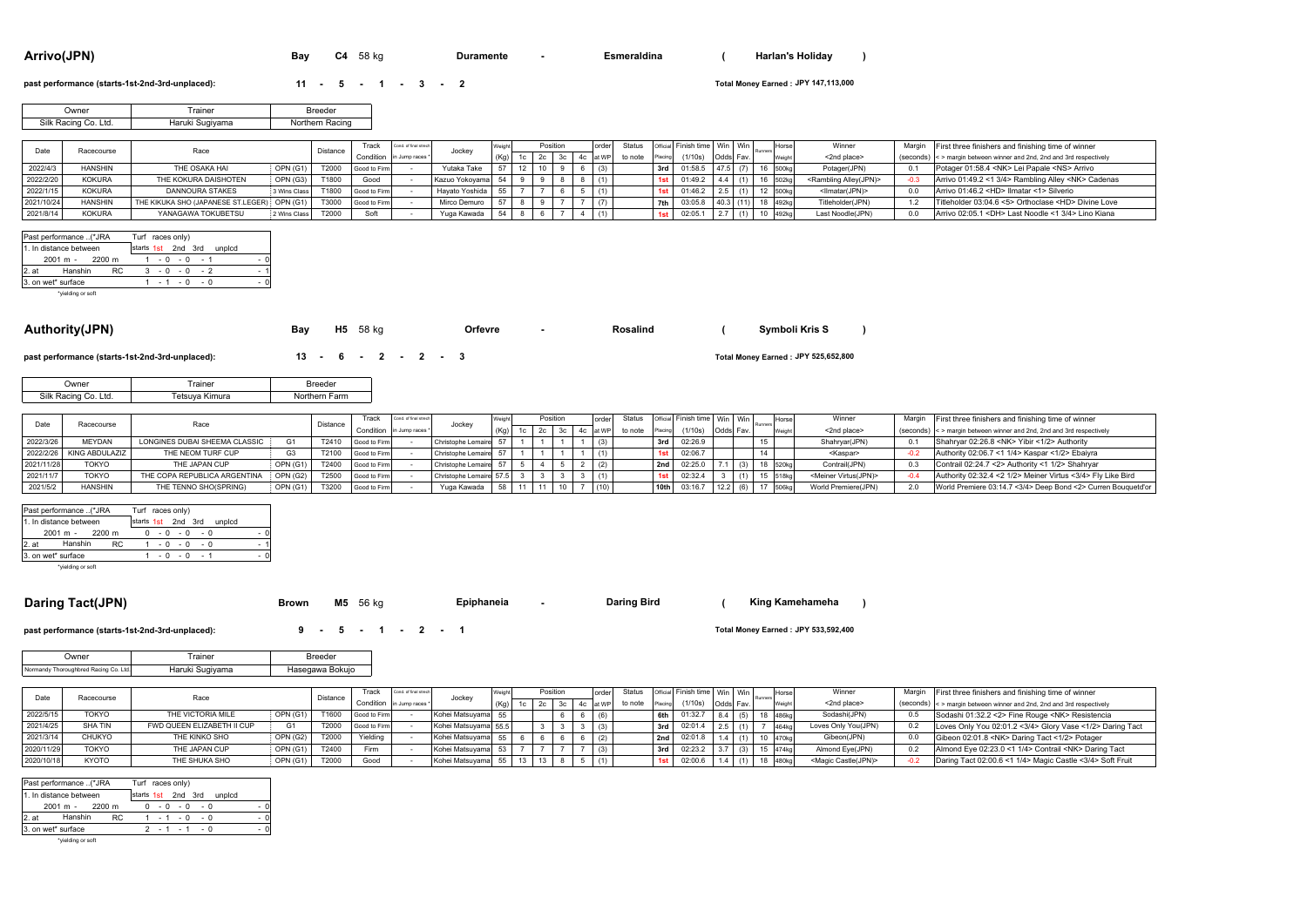| Deep Bond(JPN) |  |
|----------------|--|
|----------------|--|

**Deep Bond(JPN) Brown H5** <sup>58</sup> kg **- () Kizuna Zephyranthes King Halo**

#### **past performance (starts-1st-2nd-3rd-unplaced): <b>17 - 5 - 4 - 1 - 7**

**JPY 520,193,800**

57.5 3 5 6 (17) 17th 02:01.2 33.8 (10) 17 512kg Meiner Fanrong(JPN) 2.8 Meiner Fanrong 01:58.4 <1/2> Tosen Surya <NS> Clavel

Keiai Purple 02:06.6 <5> American Face <3> Meisho Kazusa

0.9 Danon Kingly 01:31.7 <HD> Gran Alegria <1/2> Schnell Meister

| <b>Jwner</b> | <b>rainer</b> | Breeder       |
|--------------|---------------|---------------|
| Shinii Maeda | Rvuii Okubo   | Murata Bokuio |

|            | Racecourse               | Race                                                     |          | Distance | <b>Track</b>              | Cond. of final street |                        |    | Positio |    | order | <b>Status</b> |         | Official Finish time Win Win |          | Horse   | Winner                       | Margin | First three finishers and finishing time of winner                    |
|------------|--------------------------|----------------------------------------------------------|----------|----------|---------------------------|-----------------------|------------------------|----|---------|----|-------|---------------|---------|------------------------------|----------|---------|------------------------------|--------|-----------------------------------------------------------------------|
|            |                          |                                                          |          |          | Condition in Jump races * |                       | Jocke                  |    |         | 4c |       | to note       |         | (1/10s)                      | Odds Fav | Weight  | <2nd place>                  |        | (seconds) < > margin between winner and 2nd, 2nd and 3rd respectively |
| 2022/5/    | <b>HANSHIN</b>           | THE TENNO SHO(SPRING)                                    | OPN (G1) | T3200    | Good                      |                       | Ryuji Wada             | 50 |         |    |       |               | 2nd     | 03:17.3                      |          | 504ko   | Titleholder(JPN)             |        | Titleholder 03:16.2 <7> Deep Bond <1> T O Royal                       |
| 2022/3/20  | <b>HANSHIN</b>           | THE HANSHIN DAISHOTEN                                    | OPN (G2) | T3000    | Good to Firm              |                       | Rvuii Wada             |    |         |    |       |               |         | 03:05.0                      |          | 510kg   | <lron barows(jpn)=""></lron> |        | Deep Bond 03:05.0 <3/4> Iron Barows <1 1/2> Silver Sonic              |
| 2021/12/26 | NAKAYAMA                 | THE ARIMA KINEN (THE GRAND PRIX)                         | OPN (G1) | T2500    | Good to Firm              |                       | Rvuii Wada             |    |         |    |       |               | ' 2nd l | 02:32.1                      |          | 6 502kg | Efforia(JPN)                 |        | Efforia 02:32.0 <3/4> Deep Bond <1/2> Chrono Genesis                  |
|            |                          | 2021/10/3 PARISLONGCHAMP QATAR PRIX DE L'ARC DE TRIOMPHE |          | T2400    | Yielding                  |                       | Mickael Barzalona 59.5 |    |         |    |       |               | 14th    | 02:44.1                      |          |         | <b>Torquator Tasso</b>       |        | Torquator Tasso 02:37.6 <3/4> Tarnawa <ns> Hurricane Lane</ns>        |
|            | 2021/9/12 PARISLONGCHAMP | QATAR PRIX FOY                                           |          | T2400    | Good to Firm              |                       | Cristian Demuro 58     |    |         |    |       |               |         | 02:31.8                      |          |         | <broom></broom>              |        | Deep Bond 02:31.8 <1 1/2> Broom <1 3/4> Iresine                       |

|         | Past performance (*JRA            |     |  | Turf races only)   |        |        |
|---------|-----------------------------------|-----|--|--------------------|--------|--------|
|         | 1. In distance between            |     |  | starts 1st 2nd 3rd | unpicd |        |
|         | 2001 m - 2200 m                   |     |  | $2 - 1 - 0 - 0$    |        | ٠      |
| $2.$ at | Hanshin                           | RC. |  | $5 - 2 - 3 - 0$    |        |        |
|         | 3. on wet* surface                |     |  | $2 - 1 - 0 - 1$    |        | $\sim$ |
|         | A. 2. 1. 15 (1991) 1992 1992 1993 |     |  |                    |        |        |

| 2. u<br>3. on wet* surface           | .<br>*yielding or soft           | <b>U</b> - 2 - U - U<br>$2 - 1 - 0 - 1$<br>$-0$                          |          |                |                              |                       |                                      |                 |                                                                      |                         |                |            |                     |            |                              |               |                                    |                                                                |                  |                                                                                                                        |
|--------------------------------------|----------------------------------|--------------------------------------------------------------------------|----------|----------------|------------------------------|-----------------------|--------------------------------------|-----------------|----------------------------------------------------------------------|-------------------------|----------------|------------|---------------------|------------|------------------------------|---------------|------------------------------------|----------------------------------------------------------------|------------------|------------------------------------------------------------------------------------------------------------------------|
| Efforia(JPN)                         |                                  |                                                                          | Bay      |                | C4 58 kg                     |                       | Epiphaneia                           |                 |                                                                      |                         |                |            | <b>Katies Heart</b> |            |                              |               |                                    | <b>Heart's Cry</b>                                             |                  |                                                                                                                        |
|                                      |                                  | past performance (starts-1st-2nd-3rd-unplaced):                          |          | $8 -$          |                              | $6 - 1 - 0 - 1$       |                                      |                 |                                                                      |                         |                |            |                     |            |                              |               |                                    | Total Money Earned: JPY 736,636,000                            |                  |                                                                                                                        |
|                                      | Owner                            | Trainer                                                                  |          | Breeder        |                              |                       |                                      |                 |                                                                      |                         |                |            |                     |            |                              |               |                                    |                                                                |                  |                                                                                                                        |
|                                      | Carrot Farm Co. Ltd.             | Yuichi Shikato                                                           |          | Northern Farm  |                              |                       |                                      |                 |                                                                      |                         |                |            |                     |            |                              |               |                                    |                                                                |                  |                                                                                                                        |
|                                      |                                  |                                                                          |          |                |                              |                       |                                      |                 |                                                                      |                         |                |            |                     |            |                              |               |                                    |                                                                |                  |                                                                                                                        |
| Date                                 | Racecourse                       | Race                                                                     |          | Distance       | Track                        | Cond. of final strect | Jockey                               | Veight          |                                                                      | Position                |                | order      | <b>Status</b>       |            | Official Finish time Win Win |               | Horse                              | Winner                                                         | Margin           | First three finishers and finishing time of winner                                                                     |
|                                      |                                  |                                                                          |          |                | Condition                    | in Jump races         |                                      | (Kg)            | 2c<br>1c                                                             | 3c                      |                | 4c at WP   | to note             | Placing    | (1/10s)                      | Odds Fav.     | Weight                             | <2nd place>                                                    | (seconds)        | <> margin between winner and 2nd, 2nd and 3rd respectively                                                             |
| 2022/4/3                             | <b>HANSHIN</b><br>NAKAYAMA       | THE OSAKA HAI                                                            | OPN (G1  | T2000          | Good to Firm                 |                       | Takeshi Yokoyama                     | 57<br>55        | -9<br>8                                                              | 8                       | 10             | (9)        |                     | 9th        | 01:59.1                      | 1.5           | 16 522kg<br>(1)                    | Potager(JPN)                                                   | 0.7              | Potager 01:58.4 <nk> Lei Papale <ns> Arrivo</ns></nk>                                                                  |
| 2021/12/26<br>2021/10/31             | <b>TOKYO</b>                     | THE ARIMA KINEN (THE GRAND PRIX)                                         | OPN (G1  | T2500<br>T2000 | Good to Firm                 |                       | Takeshi Yokoyama<br>Takeshi Yokoyama |                 | 9<br>9<br>6                                                          | 8<br>6                  | $5-1$          | (1)        |                     | 1st        | 02:32.0<br>01:57.9           | 2.1<br>3.4(3) | 16 516kg<br>(1)<br>16 514kg        | <deep bond(jpn)=""><br/><contrail(jpn)></contrail(jpn)></deep> | $-0.1$<br>$-0.1$ | Efforia 02:32.0 <3/4> Deep Bond <1/2> Chrono Genesis                                                                   |
| 2021/5/30                            | <b>TOKYO</b>                     | THE TENNO SHO(AUTUMN)<br>THE TOKYO YUSHUN (JAPANESE DERBY) OPN (G1       | OPN (G1) | T2400          | Good to Firm<br>Good to Firm |                       | Takeshi Yokoyama                     | 56<br>57        | $\overline{4}$                                                       | 9                       | 6<br>9         | (1)        |                     | 1st<br>2nd | 02:22.5                      | 1.7           |                                    | Shahryar(JPN)                                                  | 0.0              | Efforia 01:57.9 <1> Contrail <nk> Gran Alegria<br/>Shahryar 02:22.5 <ns> Efforia &lt;1 1/4&gt; Stella Veloce</ns></nk> |
| 2021/4/18                            | NAKAYAMA                         | THE SATSUKI SHO(JAPANESE 2000 GUINEAS) OPN (G1                           |          | T2000          | Good                         |                       | Takeshi Yokoyama                     | 57              | $\overline{\mathbf{3}}$<br>$\overline{\mathbf{3}}$<br>$\overline{4}$ | $\overline{4}$          | $\overline{4}$ | (2)<br>(1) |                     | 1st        | 02:00.6                      | 3.7           | 17 510kg<br>(1)<br>16 504kg<br>(2) | <titleholder(jpn)></titleholder(jpn)>                          | $-0.5$           | Efforia 02:00.6 <3> Titleholder <nk> Stella Veloce</nk>                                                                |
|                                      |                                  |                                                                          |          |                |                              |                       |                                      |                 |                                                                      |                         |                |            |                     |            |                              |               |                                    |                                                                |                  |                                                                                                                        |
| 1. In distance between<br>$2001 m -$ | Past performance (*JRA<br>2200 m | Turf races only)<br>starts 1st 2nd 3rd unplcd<br>$0 - 0 - 0 - 0$<br>$-0$ |          |                |                              |                       |                                      |                 |                                                                      |                         |                |            |                     |            |                              |               |                                    |                                                                |                  |                                                                                                                        |
| 2.at                                 | Hanshin<br><b>RC</b>             | $1 - 0 - 0 - 0$<br>$-1$                                                  |          |                |                              |                       |                                      |                 |                                                                      |                         |                |            |                     |            |                              |               |                                    |                                                                |                  |                                                                                                                        |
| 3. on wet* surface                   |                                  | $0 - 0 - 0 - 0$<br>$-0$                                                  |          |                |                              |                       |                                      |                 |                                                                      |                         |                |            |                     |            |                              |               |                                    |                                                                |                  |                                                                                                                        |
|                                      | *yielding or soft                |                                                                          |          |                |                              |                       |                                      |                 |                                                                      |                         |                |            |                     |            |                              |               |                                    |                                                                |                  |                                                                                                                        |
|                                      |                                  |                                                                          |          |                |                              |                       |                                      |                 |                                                                      |                         |                |            |                     |            |                              |               |                                    |                                                                |                  |                                                                                                                        |
|                                      |                                  |                                                                          |          |                |                              |                       |                                      |                 |                                                                      |                         |                |            |                     |            |                              |               |                                    |                                                                |                  |                                                                                                                        |
| Gibeon(JPN)                          |                                  |                                                                          | Bay      | <b>H7</b>      | 58 kg                        |                       | Deep Impact                          |                 |                                                                      |                         |                |            | Contested           |            |                              |               |                                    | Ghostzapper                                                    |                  |                                                                                                                        |
|                                      |                                  |                                                                          |          |                |                              |                       |                                      |                 |                                                                      |                         |                |            |                     |            |                              |               |                                    |                                                                |                  |                                                                                                                        |
|                                      |                                  | past performance (starts-1st-2nd-3rd-unplaced):                          |          | 24 -           |                              |                       | 4 - 2 - 0 - 18                       |                 |                                                                      |                         |                |            |                     |            |                              |               |                                    | Total Money Earned: JPY 220,593,000                            |                  |                                                                                                                        |
|                                      | Owner                            | Trainer                                                                  |          | <b>Breeder</b> |                              |                       |                                      |                 |                                                                      |                         |                |            |                     |            |                              |               |                                    |                                                                |                  |                                                                                                                        |
|                                      | Shadai Race Horse Co. Ltd.       | Hideaki Fujiwara                                                         |          | Shadai Farm    |                              |                       |                                      |                 |                                                                      |                         |                |            |                     |            |                              |               |                                    |                                                                |                  |                                                                                                                        |
|                                      |                                  |                                                                          |          |                |                              |                       |                                      |                 |                                                                      |                         |                |            |                     |            |                              |               |                                    |                                                                |                  |                                                                                                                        |
|                                      |                                  |                                                                          |          |                | Track                        | Cond. of final strect |                                      | Weight          |                                                                      | Position                |                | order      | <b>Status</b>       | Official   | Finish time   Win   Win      |               | Horse                              | Winner                                                         | Margin           | First three finishers and finishing time of winner                                                                     |
| Date                                 | Racecourse                       | Race                                                                     |          | Distance       | Condition                    | in Jump races         | Jockey                               | (Kg)            | 1c                                                                   | $2c$ $3c$               |                | 4c at WP   | to note             | Placing    | (1/10s)                      | Odds Fav.     | Weight                             | <2nd place>                                                    | (seconds)        | < > margin between winner and 2nd, 2nd and 3rd respectively                                                            |
| 2022/6/4                             | <b>CHUKYO</b>                    | THE NARUO KINEN                                                          | OPN (G3) | T2000          | Good to Firm                 |                       | Atsuya Nishimura                     | 56              | $\overline{\mathbf{3}}$<br>$\mathbf{3}$                              | $\overline{\mathbf{3}}$ | 3 <sup>1</sup> | (4)        |                     | 4th        | 01:57.9                      |               | $12.8$ (7)<br>10 508kg             | Weltreisende(JPN)                                              | 0.2              | Weltreisende 01:57.7 <1/2> Geraldina <hd> Sanrei Pocket</hd>                                                           |
| 2022/3/13                            | CHUKYO                           | THE KINKO SHO                                                            | OPN (G2) | T2000          | Good to Firm                 |                       | Atsuya Nishimura                     | 57 <sup>1</sup> | 3 <sup>1</sup>                                                       | $3 \mid 2$              | $\overline{2}$ | (5)        |                     | 5th        | 01:58.0                      |               | 83.8 (12) 13 504kg                 | Jack d'Or(JPN)                                                 | 0.8              | Jack d'Or 01:57.2 < 2 1/2> Lei Papale < 1 1/4> Akai Ito                                                                |

TOKYO | THE YASUDA KINEN | OPN (G1) | T1600 | Good to Firm | - | Atsuya Nishimura | 58 | | | 5 | 5 | (9) | | | | 9th | 01:32.6 | 101 | (11) | 14 |512kg | Danon Kingly(JPN)

Mirai Iwata

58 2 2 5 5 **6th** 14.5 (4) 11 500kg 02:12.0 57.5 3 5 (17) **17th** 33.8 (10) 17 512kg 02:01.2

Standard I - Atsuva Nishimura | 58 | 2 | 2 | 5 | 5 | 1 | 6th | 02:12.0 | 14.5 | (4) | 11 |500kg | Keiai Purple(JPN) | 5.4

|       | Past performance (*JRA |     | Turf races only)   |             |  |  |                 |        |     |
|-------|------------------------|-----|--------------------|-------------|--|--|-----------------|--------|-----|
|       | 1. In distance between |     | starts 1st 2nd 3rd |             |  |  |                 | unpicd |     |
|       | 2001 m - 2200 m        |     |                    | $1 - 0 - 0$ |  |  | $-0$            |        | - 1 |
| 2. at | Hanshin                | RC. |                    |             |  |  | $5 - 1 - 1 - 0$ |        | - 3 |
|       | 3. on wet* surface     |     |                    |             |  |  | $2 - 1 - 0 - 0$ |        |     |
|       | *vielding or soft      |     |                    |             |  |  |                 |        |     |

2022/2/8 SAGA SAGA KINEN 2021/9/5 NIIGATA THE NIIGATA KINEN

2021/6/6

FOUR-YEAR-OLD & UP

OPN (G3)

P D2000

T2000

OPN (G1) T1600 Good to Firm - Atsuya Nishimura

-

-

Good to Firm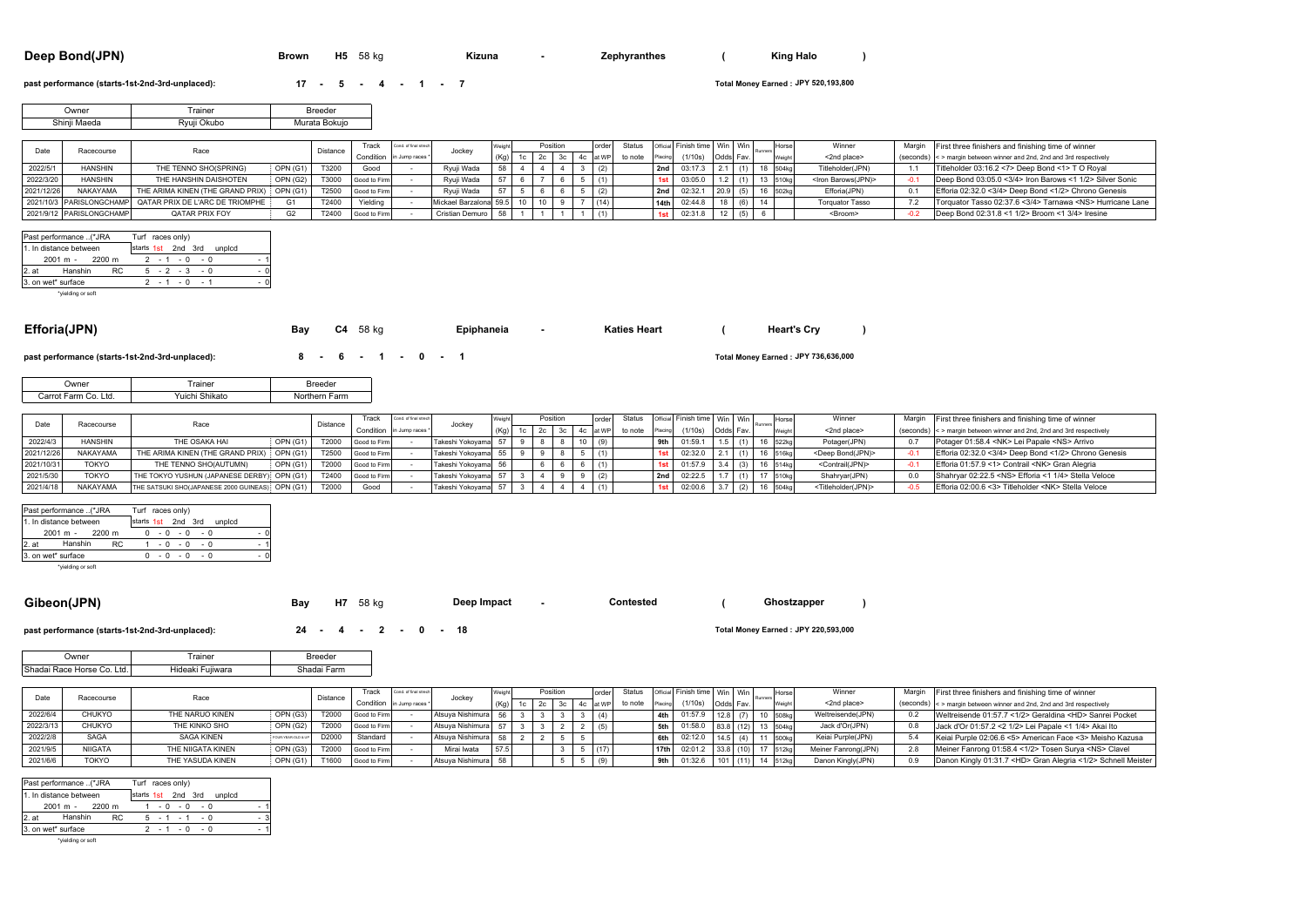## **Gloria Mundi(JPN) Bay C4** <sup>58</sup> kg **- ()**

**King Kamehameha -**

### **past performance (starts-1st-2nd-3rd-unplaced): <b>13 - 5 - 3 - 1 - 4**

|  | 13 |  |  | $-5 - 3$ |  |  |  | $1 -$ |  |
|--|----|--|--|----------|--|--|--|-------|--|
|--|----|--|--|----------|--|--|--|-------|--|

**JPY 108,725,000**

| <b>Owner</b>   | rainer      | <b>Breeder</b>  |
|----------------|-------------|-----------------|
| Kazumi Yoshida | Ryuji Okubo | Northern Racing |

|            | Racecourse     | Race                 |                 | Distance | rack      | Cond. of final strech |                   |                   | Position |  | orderl | Status  |         | Official Finish time Win Win |          | Horse<br>Runnen   | Winner                                       | Margin | First three finishers and finishing time of winner                     |
|------------|----------------|----------------------|-----------------|----------|-----------|-----------------------|-------------------|-------------------|----------|--|--------|---------|---------|------------------------------|----------|-------------------|----------------------------------------------|--------|------------------------------------------------------------------------|
|            |                |                      |                 |          | Condition | in Jumn races         | Jocke             | (K <sub>n</sub> ) |          |  |        | to note | Placing | (1/10s)                      | Odds Fav |                   | <2nd place>                                  |        | (seconds) < > margin between winner and 2nd. 2nd and 3rd respectively  |
| 2022/4/17  | <b>HANSHIN</b> | THE ANTARES STAKES   | <b>OPN (G3)</b> | D1800    | Standard  |                       | Rvusei Sakai      |                   |          |  |        |         | 2nd     | 01:50.6                      |          |                   | Omega Perfume(JPN)                           | . በ 1  | Omega Perfume 01:50.5 <1/2> Gloria Mundi <1 3/4> New Monument          |
| 2022/3/21  | CHUKYO         | NAGOYAJO STAKES      | OPN             | D1800    | Good      |                       | Yuichi Fukunaga I |                   |          |  |        |         |         | 01:51.8                      |          | 504 <sub>kg</sub> | <meisho dohvo(jpn)=""></meisho>              |        | Gloria Mundi 01:51.8 <2> Meisho Dohvo <1/2> New Monument               |
| 2022/1/10  | <b>CHUKYO</b>  | <b>MIYABI STAKES</b> | 3 Wins Class    | D1800    | Standard  |                       | Cristian Demuro   |                   |          |  |        |         |         | 01:50.9                      |          |                   | 502kg <hayabusa nandekun(jpn)=""></hayabusa> |        | Gloria Mundi 01:50.9 <1/2> Hayabusa Nandekun <1 3/4> Allure Bulto      |
| 2021/12/18 | NAKAYAMA       | KATORI TOKUBETSU     | 2 Wins Class    | D2400    | Good      |                       | Mirco Demuro      |                   |          |  |        |         |         | 02:34.3                      |          | 494 <sub>kg</sub> | <danon luster(jpn)=""></danon>               | n n    | Gloria Mundi 02:34.3 <nk> Danon Luster &lt;2 1/2&gt; On the Fevre</nk> |
| 2021/12/4  | <b>HANSHIN</b> |                      | 1 Win Class     | D2000    | Standard  |                       | Yuichi Fukunaga   |                   |          |  |        |         |         | 02:06.7                      |          |                   | <shonan archie(jpn)=""></shonan>             |        | Gloria Mundi 02:06.7 <4> Shonan Archie <nk> Mozu Mazoku  </nk>         |

|         | Past performance (*JRA |     | Turf races only)   |  |                 |  |        |  |
|---------|------------------------|-----|--------------------|--|-----------------|--|--------|--|
|         | 1. In distance between |     | starts 1st 2nd 3rd |  |                 |  | unplcd |  |
|         | $2001 m - 2200 m$      |     |                    |  | $3 - 0 - 2 - 0$ |  |        |  |
| $2.$ at | Hanshin                | RC. |                    |  | $5 - 0 - 2 - 0$ |  |        |  |
|         | 3. on wet* surface     |     |                    |  | $1 - 0 - 0 - 1$ |  |        |  |
|         | "violding or soft      |     |                    |  |                 |  |        |  |

| 'yielding or soft |  |
|-------------------|--|
|-------------------|--|

| Heat on Beat(JPN)<br>58 kg<br>H <sub>5</sub><br>Bav | King Kamehameha | Marcellina |  | Deep Impact |  |
|-----------------------------------------------------|-----------------|------------|--|-------------|--|
|-----------------------------------------------------|-----------------|------------|--|-------------|--|

| past performance (starts-1st-2nd-3rd-unplaced): | $19 - 4 - 7 - 3 - 5$ |  |  |  |  |
|-------------------------------------------------|----------------------|--|--|--|--|

| )wnei                 | rainer           | Rreeder |
|-----------------------|------------------|---------|
| Shadai Race Horse Co. | <b>Tomomichi</b> | Shadai  |
| Ltd.                  | $'$ asun         | Farm    |

| Date       | Racecourse     | Race                                            |                 | Distance | Track                     | Cond, of final strech | Jocke <sup>,</sup>  |      | Position |  | order    | Status  |         | Official Finish time   Win   Win |          | Horse    | Winner           | Margin         | First three finishers and finishing time of winner                    |
|------------|----------------|-------------------------------------------------|-----------------|----------|---------------------------|-----------------------|---------------------|------|----------|--|----------|---------|---------|----------------------------------|----------|----------|------------------|----------------|-----------------------------------------------------------------------|
|            |                |                                                 |                 |          | Condition in Jump races * |                       |                     | (Ka) |          |  | 4c at WP | to note | Placing | (1/10s)                          | Odds Fav |          | <2nd place>      |                | (seconds) < > margin between winner and 2nd. 2nd and 3rd respectively |
| 2022/5/1   | <b>HANSHIN</b> | THE TENNO SHO(SPRING)                           | OPN (G1)        | T3200    | Good                      |                       | Kenichi Ikezoe      |      |          |  |          |         | 4th     | 03:18.0                          | 124      |          | Titleholder(JPN) |                | Titleholder 03:16.2 <7> Deep Bond <1> T O Royal                       |
| 2022/3/26  | NAKAYAMA       | THE NIKKEI SHO                                  | <b>OPN (G2)</b> | T2500    | Good                      |                       | Kenichi Ikezoe      |      |          |  |          |         | 3rd     | 02:35.                           |          | 480kg    | Titleholder(JPN) | 0 <sup>1</sup> | Titleholder 02:35.4 <nk> Boccherini <nk> Heat on Beat</nk></nk>       |
| 2022/1/5   | NAKAYAMA       | THE NIKKAN SPORTS SHO NAKAYAMA KIMPAI. OPN (G3) |                 | T2000    | Good to Firm              |                       | Takeshi Yokovama 56 |      |          |  |          |         | 3rd     | 02:00.5                          |          |          | Red Galant(JPN)  |                | Red Galant 02:00.1 < 2 1/2> Scar Face <nk> Heat on Beat</nk>          |
| 2021/12/4  | <b>HANSHIN</b> | THE CHALLENGE CUP                               | OPN (G3)        | T2000    | Good to Firm              |                       | Yuga Kawada         |      |          |  |          |         | 2nd     | 02:01.6                          |          |          | So Valiant(JPN)  |                | So Valiant 02:01.0 <3 1/2> Heat on Beat <hd> Persian Knight</hd>      |
| 2021/10/10 | <b>HANSHIN</b> | THE KYOTO DAISHOTEN                             | <b>OPN (G2)</b> | T2400    | Good to Firn              |                       | Keita Tosaki        |      |          |  |          |         | 8th     | 02:25.                           |          | 44.480kg | Makahiki(JPN)    |                | Makahiki 02:24.5 <ns> Aristoteles &lt;1/2&gt; Kiseki</ns>             |

|       | Past performance  (*JRA |     | Turf races only) |  |  |                  |                           |     |  |
|-------|-------------------------|-----|------------------|--|--|------------------|---------------------------|-----|--|
|       | 1. In distance between  |     |                  |  |  |                  | starts 1st 2nd 3rd unplcd |     |  |
|       | 2001 m - 2200 m         |     |                  |  |  | $6 - 2 - 1 - 1$  |                           | - 2 |  |
| 2. at | Hanshin                 | RC. |                  |  |  | $10 - 1 - 6 - 0$ |                           | - 3 |  |
|       | 3. on wet* surface      |     |                  |  |  | $0 - 0 - 0 - 0$  |                           | - 0 |  |

\*yielding or soft

#### **Hishi Iguazu(JPN) Brown H6** 58 kg Heart's Cry La Liz ( Bernstein )

**past performance (starts-1st-2nd-3rd-unplaced): <b>14 - 6 - 4 - 0 - 4** 

### **JPY 310,010,000**

**Bernstein**

**JPY 182,359,000**

| Jwner        | `rainer    | eeder |
|--------------|------------|-------|
|              |            |       |
| Masahide Abe | Hori<br>NO | ומצו  |

|            | Racecourse      | Race                                           |          | Distance | Track        | Cond, of final strech     | Jockev             |      | Position |    | order    | <b>Status</b> |         | Official Finish time   Win   Win |           |  | Horse   | Winner                              | Margin | First three finishers and finishing time of winner                      |
|------------|-----------------|------------------------------------------------|----------|----------|--------------|---------------------------|--------------------|------|----------|----|----------|---------------|---------|----------------------------------|-----------|--|---------|-------------------------------------|--------|-------------------------------------------------------------------------|
|            |                 |                                                |          |          |              | Condition in Jump races * |                    |      |          |    | 4c at WP | to note       | Placing | (1/10s)                          | Odds Fav. |  |         | <2nd place>                         |        | (seconds) < > margin between winner and 2nd, 2nd and 3rd respectively   |
| 2022/4/3   | <b>HANSHIN</b>  | THE OSAKA HAI                                  | OPN (G1) | T2000    | Good to Firm |                           | Kenichi Ikezoe     |      |          |    |          |               | 4th I   | 01:58.7                          |           |  | 494kg   | Potager(JPN)                        |        | Potager 01:58.4 <nk> Lei Papale <ns> Arrivo</ns></nk>                   |
| 2021/12/12 | <b>SHA TIN</b>  | LONGINES HONG KONG CUP                         |          | T2000    | Good to Firm |                           | Joao Moreira       | $-1$ | 12       | 11 |          |               | 2nd     | 02:00.6                          |           |  | 485kg   | Loves Only You(JPN)                 |        | Loves Only You 02:00.6 <hd> Hishi Iguazu &lt;1&gt; Russian Emperor</hd> |
| 2021/10/31 | TOKYO           | THE TENNO SHO(AUTUMN)                          | OPN (G1) | T2000    | Good to Firm |                           | Kohei Matsuvama 58 |      |          |    |          |               | 5th I   | 01:58.7                          |           |  | 492kg   | Efforia(JPN)                        |        | Efforia 01:57.9 <1> Contrail <nk> Gran Alegria</nk>                     |
| 2021/2/28  | NAKAYAMA        | THE NAKAYAMA KINEN                             | OPN (G2) | T1800    | Good to Firm |                           | Kohei Matsuvama 56 |      |          |    |          |               | 1st     | 01:44.9                          |           |  | 1490ka. | <cadence call(jpn)=""></cadence>    |        | Hishi Iguazu 01:44.9 <nk> Cadence Call &lt;1/2&gt; Win Exceed</nk>      |
| 2021/1/5   | <b>NAKAYAMA</b> | THE NIKKAN SPORTS SHO NAKAYAMA KIMPAI OPN (G3) |          | T2000    | Good to Firm |                           | Kohei Matsuvama 54 |      |          |    |          |               | 1st l   | 02:00.9                          |           |  | 496kg   | <kokorono todai(jpn)=""></kokorono> |        | Hishi Iguazu 02:00.9 <nk> Kokorono Todai &lt;1 3/4&gt; Win Exceed</nk>  |

|       | Past performance (*JRA |     | Turf races only)   |  |                 |  |        |     |
|-------|------------------------|-----|--------------------|--|-----------------|--|--------|-----|
|       | 1. In distance between |     | starts 1st 2nd 3rd |  |                 |  | unpicd |     |
|       | $2001 m - 2200 m$      |     |                    |  | $0 - 0 - 0 - 0$ |  |        | - 0 |
| 2. at | Hanshin                | RC. |                    |  | $1 - 0 - 0 - 0$ |  |        | - 1 |
|       | 3. on wet* surface     |     |                    |  | $-0 - 0 - 0$    |  |        |     |
|       | *vielding or soft      |     |                    |  |                 |  |        |     |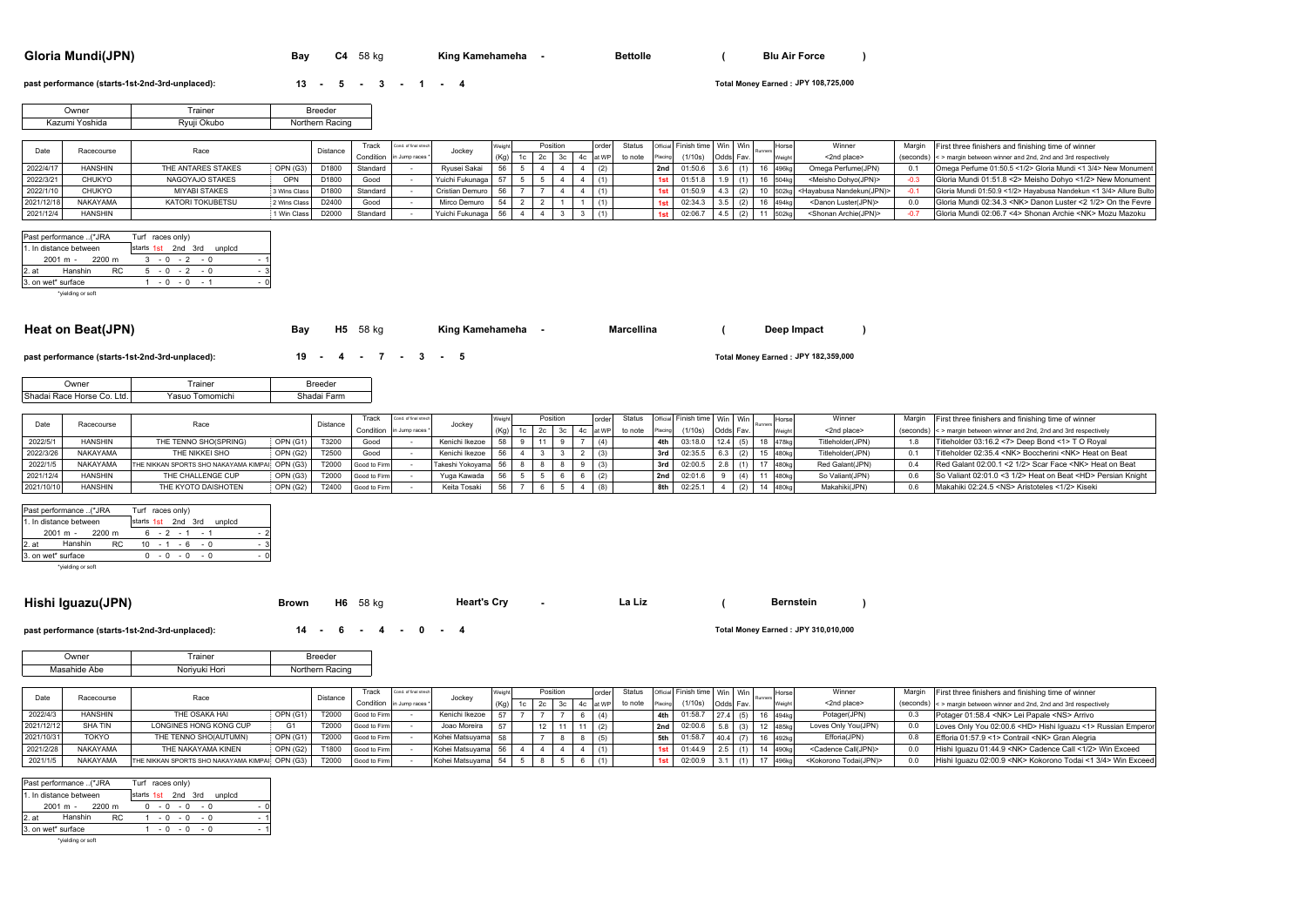### **Iron Barows(JPN) Bay** H5 58 kg **Confevre - Palace Rumor** ( Royal Anthem )

**Orfevre**

**Royal Anthem**

#### **past performance (starts-1st-2nd-3rd-unplaced): <b>19 - 4 - 5 - 3 - 7**

| $19 - 4$ |  | - 5 |  | $-3$ |  |  |  |
|----------|--|-----|--|------|--|--|--|
|----------|--|-----|--|------|--|--|--|

**JPY 142,691,000**

| Owner             | rainer          | Breeder         |
|-------------------|-----------------|-----------------|
| Hirotsugu Inokuma | Hirovuki Uemura | Northern Racing |

|            | Racecourse     | Race                                          |                 | Distance | Track                      | ond, of final street | Jockey        |      |                 | Position | order | Status  |                  | Official Finish time   Win   Win |           |                      | Horse | Winner            | Margin | First three finishers and finishing time of winner                    |
|------------|----------------|-----------------------------------------------|-----------------|----------|----------------------------|----------------------|---------------|------|-----------------|----------|-------|---------|------------------|----------------------------------|-----------|----------------------|-------|-------------------|--------|-----------------------------------------------------------------------|
|            |                |                                               |                 |          | Condition in Jump races *! |                      |               | (Ka) | 1c <sub>1</sub> |          |       | to note |                  | (1/10s)                          | Odds Fav. |                      |       | <2nd place>       |        | (seconds) < > margin between winner and 2nd. 2nd and 3rd respectively |
|            | <b>HANSHIN</b> | THE TENNO SHO(SPRING)                         | OPN(G1)         | T3200    | Good                       |                      | Shu Ishibashi |      |                 |          |       |         |                  | 03:18.3                          |           |                      |       | Titleholder(JPN)  |        | Titleholder 03:16.2 <7> Deep Bond <1> T O Royal                       |
|            | <b>HANSHIN</b> | THE HANSHIN DAISHOTEN                         | <b>OPN (G2)</b> | T3000    | Good to Firm               |                      | Shu Ishibashi |      |                 |          |       |         | 2nd              | 03:05.                           |           |                      | 498kg | Deep Bond(JPN)    |        | Deep Bond 03:05.0 <3/4> Iron Barows <1 1/2> Silver Sonic              |
| 2021/12/4  | NAKAYAMA       | THE SPORTS NIPPON SHO STAYERS STAKES OPN (G2) |                 | T3600    | Good to Firm               |                      | Shu Ishibashi |      |                 |          |       |         | 2nd              | 03:47.7                          |           | 3 500kg              |       | Divine Force(JPN) |        | Divine Force 03:47.6 <1/2> Iron Barows <1 1/2> Silver Sonic           |
| 2021/11/7  | <b>TOKYO</b>   | THE COPA REPUBLICA ARGENTINA                  | OPN(G2)         | T2500    | Good to Firm               |                      | Shu Ishibashi |      |                 |          |       |         |                  | 02:33.                           |           |                      |       | Authority(JPN)    |        | Authority 02:32.4 <2 1/2> Meiner Virtus <3/4> Fly Like Bird           |
| 2021/10/10 | <b>HANSHIN</b> | THE KYOTO DAISHOTEN                           | OPN (G2)        | T2400    | Good to Firm               |                      | Mirai Iwata   |      |                 |          |       |         | 12 <sub>th</sub> | 02:25.                           |           | <sup>1</sup> 4 504kg |       | Makahiki(JPN)     |        | Makahiki 02:24.5 <ns> Aristoteles &lt;1/2&gt; Kiseki</ns>             |

**Palace Rumor**

|      | Past performance (*JRA                   |     | Turf races only) |  |                 |  |                           |      |
|------|------------------------------------------|-----|------------------|--|-----------------|--|---------------------------|------|
|      | 1. In distance between                   |     |                  |  |                 |  | starts 1st 2nd 3rd unplcd |      |
|      | $2001 m - 2200 m$                        |     |                  |  | $2 - 0 - 0 - 0$ |  |                           |      |
| 2.at | Hanshin                                  | RC. |                  |  | 7 - 1 - 3 - 1   |  |                           | $-2$ |
|      | 3. on wet* surface                       |     |                  |  | $0 - 0 - 0 - 0$ |  |                           |      |
|      | the distribution of the condition of the |     |                  |  |                 |  |                           |      |

\*yielding or soft

| King of Koji(JPN)                               | Bay | <b>H6</b> 58 kg                      | Lord Kanaloa | Phaenomena | Galileo                             |  |
|-------------------------------------------------|-----|--------------------------------------|--------------|------------|-------------------------------------|--|
| past performance (starts-1st-2nd-3rd-unplaced): |     | $18 \cdot 6 \cdot 2 \cdot 1 \cdot 9$ |              |            | Total Money Earned: JPY 194,607,000 |  |

|  | past performance (starts-1st-2nd-3rd-unplaced |  |  |  |  |
|--|-----------------------------------------------|--|--|--|--|
|--|-----------------------------------------------|--|--|--|--|

**past performance (starts-1st-2nd-3rd-unplaced): 18 - 6 - 2 - 1 - 9 Total Money Earned :**

| <b>Jwner</b>    | rainer       | <b>Breeder</b>      |
|-----------------|--------------|---------------------|
| Kazuhiro Masuda | Shogo Yasuda | Vinca Holdings Inc. |

|            | Racecourse      |                              |          |          | Track                      | Cond. of final strech |                    |      |                 | Positio | order        | Status  |      | Official Finish time   Win   Win |      |           | Horse <sub>1</sub> | Winner                            | Margin | First three finishers and finishing time of winner                    |
|------------|-----------------|------------------------------|----------|----------|----------------------------|-----------------------|--------------------|------|-----------------|---------|--------------|---------|------|----------------------------------|------|-----------|--------------------|-----------------------------------|--------|-----------------------------------------------------------------------|
|            |                 |                              |          | Distance | Condition in Jump races *! |                       | Jocke <sup>®</sup> | (Ka) |                 |         | at WP        | to note |      | (1/10s)                          |      | Odds Fav. |                    | <2nd place>                       |        | (seconds) < > margin between winner and 2nd, 2nd and 3rd respectively |
| 2022/4/3   | <b>HANSHIN</b>  | THE OSAKA HAI                | OPN (G1) | T2000    | Good to Firm               |                       | Norihiro Yokovama  |      | 15              |         | $15$ 14 (11) |         | 11th | 01:59.3                          | 45.5 |           | 16 506ka           | Potager(JPN)                      |        | Potager 01:58.4 <nk> Lei Papale <ns> Arrivo</ns></nk>                 |
| 2022/1/23  | <b>NAKAYAMA</b> | THE AMERICAN JOCKEY CLUB CUP | OPN (G2) | T2200    | Good to Firm               |                       | Norihiro Yokovama  | 56   | 13 <sup>7</sup> |         |              |         | 1st  | 02:12.7                          |      |           |                    | <meiner fanrong(jpn)=""></meiner> |        | King of Koii 02:12.7 <1 1/2> Meiner Fanrong <1/2> Boccherini          |
| 2021/12/11 | CHUKYO          | THE CHUNICHI SHIMBUN HAI     | OPN (G3) | T2000    | Good to Firm               |                       | Norihiro Yokovama  |      |                 |         |              |         |      | 02:00.1                          |      |           | 504kg              | Shonan Bardi(JPN)                 |        | Shonan Bardi 01:59.8 <1/2> African Gold <nk> Shigeru Pink Dia</nk>    |
| 2021/9/26  | <b>NAKAYAMA</b> | THE SANKEI SHO ALL COMERS    | OPN (G2) | T2200    | Good to Firm               |                       | Norihiro Yokovama  |      |                 |         |              |         |      | 02:12.9                          |      |           | 494k <sub>0</sub>  | Win Marilyn(JPN)                  |        | Win Marilyn 02:11.9 <1 1/2> Win Kiitos <nk> Glory Vase</nk>           |
| 2020/10/11 | <b>KYOTO</b>    | THE KYOTO DAISHOTEN          | OPN (G2) | T2400    | Good                       |                       | Norihiro Yokoyama  |      | 11              |         |              |         | 3rd  | 02:25.9                          |      |           | 492 <sub>ka</sub>  | Glory Vase(JPN)                   |        | Glory Vase 02:25.6 <3/4> Kiseki <1> King of Koji                      |

|       | Past performance (*JRA |     | Turf races only) |  |  |                 |                           |     |  |
|-------|------------------------|-----|------------------|--|--|-----------------|---------------------------|-----|--|
|       | 1. In distance between |     |                  |  |  |                 | starts 1st 2nd 3rd unplcd |     |  |
|       | 2001 m - 2200 m        |     |                  |  |  | $3 - 2 - 0 - 0$ |                           | - 1 |  |
| 2. at | Hanshin                | RC. |                  |  |  | $5 - 1 - 1 - 0$ |                           | - 3 |  |
|       | 3. on wet* surface     |     |                  |  |  | $0 - 0 - 0 - 0$ |                           | - 0 |  |

\*yielding or soft

## **Meiner Fanrong(JPN) Brown H7** <sup>58</sup> kg **- ()**

### **past performance (starts-1st-2nd-3rd-unplaced): <br>
<b>35 - 5 - 5 - 3 - 22**

### **JPY 181,775,000**

**Roses in May**

| .)wner                             | Trainer         | Breeder      |
|------------------------------------|-----------------|--------------|
| Thoroughbred Club Ruffian Co. Ltd. | Takahisa Tezuka | Big Red Farm |

|            | Racecourse     | Race                         |          |       |              |                         | Distance              | Track       | Cond. of final strech |  |                        |  | Position |         | order                    | Status   Official Finish time   Win   Win |  |          |                      |     | Horse                                                                | Winner | Margin | First three finishers and finishing time of winner |
|------------|----------------|------------------------------|----------|-------|--------------|-------------------------|-----------------------|-------------|-----------------------|--|------------------------|--|----------|---------|--------------------------|-------------------------------------------|--|----------|----------------------|-----|----------------------------------------------------------------------|--------|--------|----------------------------------------------------|
|            |                |                              |          |       |              | Condition in Jump races | Jockey                | $(K\alpha)$ | 2c<br>1c              |  | 4c at WP               |  | to note  | Placing | (1/10s)                  | Odds Fav                                  |  | Weight   | <2nd place>          |     | (seconds) <> margin between winner and 2nd, 2nd and 3rd respectively |        |        |                                                    |
| 2022/5/    | <b>HANSHIN</b> | THE TENNO SHO(SPRING)        | OPN (G1) | T3200 | Good         |                         | Masami Matsuoka 58 9  |             |                       |  |                        |  |          | 6th     | $03:18.7$ 82.9           |                                           |  | 18 478kg | Titleholder(JPN)     |     | Titleholder 03:16.2 <7> Deep Bond <1> T O Roval                      |        |        |                                                    |
| 2022/1/23  | NAKAYAMA       | THE AMERICAN JOCKEY CLUB CUP | OPN (G2) | T2200 | Good to Firm |                         | Masami Matsuoka 56 12 |             |                       |  | $11 \t 6 \t (2)$       |  |          | 2nd     | 02:12.9 87.9             |                                           |  | 14 490kg | King of Koji(JPN)    | 0.2 | King of Koii 02:12.7 <1 1/2> Meiner Fanrong <1/2> Boccherini         |        |        |                                                    |
| 2021/12/11 | CHUKYO         | THE CHUNICHI SHIMBUN HAI     | OPN (G3) | T2000 | Good to Firm |                         | Masami Matsuoka 56 6  |             |                       |  |                        |  |          | 17th    | 02:01.0                  | $62$ (14)                                 |  | 18 486kg | Shonan Bardi(JPN)    |     | Shonan Bardi 01:59.8 <1/2> African Gold <nk> Shigeru Pink Dia</nk>   |        |        |                                                    |
| 2021/11/14 | FUKUSHIMA      | THE FUKUSHIMA KINEN          | OPN (G3) | T2000 | Good to Firm |                         | Masami Matsuoka 56    |             |                       |  |                        |  |          |         | 02:00.5                  | $40.2$ (14)                               |  | 16 478kg | Panthalassa(JPN)     |     | Panthalassa 01:59.2 <4> Humidor <1/2> Arata                          |        |        |                                                    |
| 2021/10/10 | TOKYO          | THE MAINICHI OKAN            | OPN (G2) | T1800 | Good to Firm |                         | Takeshi Yokovama 56   |             |                       |  | $10 \mid 10 \mid (12)$ |  |          |         | 12th $01:46.0$ 61.5 (13) |                                           |  | 13 472kg | Schnell Meister(GER) |     | Schnell Meister 01:44.8 <hd> Danon Kingly &lt;1 1/2&gt; Potager</hd> |        |        |                                                    |

**Stay Gold Meine Theresia**

|         | Past performance (*JRA |     | Turf races only)   |  |                 |  |        |     |  |
|---------|------------------------|-----|--------------------|--|-----------------|--|--------|-----|--|
|         | 1. In distance between |     | starts 1st 2nd 3rd |  |                 |  | unpicd |     |  |
|         | 2001 m - 2200 m        |     |                    |  | $2 - 1 - 1 - 0$ |  |        | - 0 |  |
| $2.$ at | Hanshin                | RC. |                    |  | $2 - 0 - 0 - 0$ |  |        | - 2 |  |
|         | 3. on wet* surface     |     |                    |  | $3 - 1 - 0 - 0$ |  |        | - 2 |  |
|         | *vielding or soft      |     |                    |  |                 |  |        |     |  |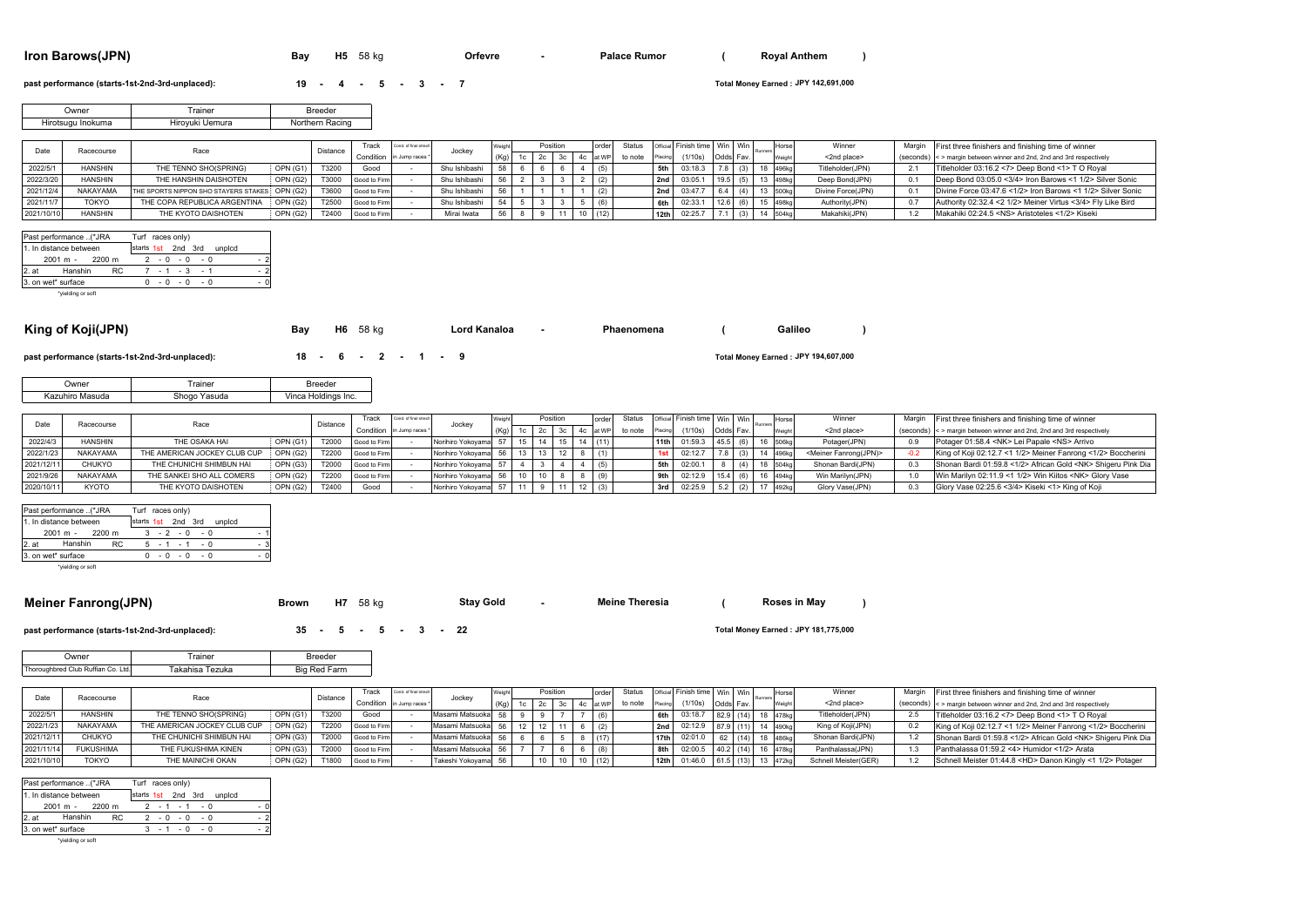|  | <b>Melody Lane(JPN)</b> | Bav | M <sub>6</sub> | 56 kg | Orfevre |  | Mowen |  | <b>Motivator</b> |  |
|--|-------------------------|-----|----------------|-------|---------|--|-------|--|------------------|--|
|--|-------------------------|-----|----------------|-------|---------|--|-------|--|------------------|--|

Orfevre - Mowen (Motivator

**past performance (starts-1st-2nd-3rd-unplaced): <br><b>28 - 4 - 0 - 3 - 21** 

**JPY 73,668,000**

**JPY 416,793,500**

| vner | Trainer                       | Breeder |
|------|-------------------------------|---------|
|      |                               |         |
|      | Morita<br>Naoyuk <sup>;</sup> | Stud    |

|            | Racecourse     | Race                             |              | Distance | Track        | Cond. of final street     |                |                   | Position | order |         |                  | Status   Official   Finish time   Win   Win |                  |      | Horse             | Winner                            | Margin | First three finishers and finishing time of winner                    |
|------------|----------------|----------------------------------|--------------|----------|--------------|---------------------------|----------------|-------------------|----------|-------|---------|------------------|---------------------------------------------|------------------|------|-------------------|-----------------------------------|--------|-----------------------------------------------------------------------|
|            |                |                                  |              |          |              | Condition in Jump races * | Jockev         | (K <sub>0</sub> ) |          |       | to note | Placing          | (1/10s)                                     | <b>Odds</b> Fav. |      |                   | <2nd place>                       |        | (seconds) < > margin between winner and 2nd, 2nd and 3rd respectively |
| 2022/5/    | <b>HANSHIN</b> | THE TENNO SHO(SPRING)            | OPN (G1)     | T3200    | Good         |                           | Mirai Iwata    |                   |          | (9)   |         |                  | 03:19.0                                     |                  | (16) |                   | Titleholder(JPN)                  |        | Titleholder 03:16.2 <7> Deep Bond <1> T O Roval                       |
| 2022/2/19  | <b>TOKYO</b>   | THE DIAMOND STAKES               | OPN (G3)     | T3400    | Good to Firm |                           | Akira Sugawara | 52                |          | (13)  |         | 13 <sub>th</sub> | 03:32.2                                     | 15.4             |      | 346kg             | T O Roval(JPN)                    | 2.1    | T O Royal 03:30.1 <2 1/2> Run for the Roses <1/2> Tosen Cambina       |
| 2021/12/26 | NAKAYAMA       | THE ARIMA KINEN (THE GRAND PRIX) | OPN (G1)     | T2500    | Good to Firm |                           | Mirai Iwata    |                   |          | (15)  |         | 15 <sub>th</sub> | 02:35.2                                     | (15)             |      |                   | Efforia(JPN)                      |        | Efforia 02:32.0 <3/4> Deep Bond <1/2> Chrono Genesis                  |
| 2021/10/31 | <b>HANSHIN</b> | KOTO STAKES                      | 3 Wins Class | T3000    | Good to Firm |                           | Mirai Iwata    |                   |          | (1)   |         |                  | 03:07.2                                     |                  |      | 354 <sub>kg</sub> | <taisei monarch(jpn)=""></taisei> | -01    | Melody Lane 03:07.2 <1> Taisei Monarch <3> Shironii                   |
|            | <b>HANSHIN</b> | THE TAKARAZUKA KINEN             | OPN (G1)     | T2200    | Good to Firm |                           | Hideaki Mivuki |                   |          | (11)  |         | 11th             | 02:12.8                                     |                  |      | 344 <sub>kg</sub> | Chrono Genesis(JPN)               |        | Chrono Genesis 02:10.9 <2 1/2> Unicorn Lion <nk> Lei Papale</nk>      |

|         | Past performance (*JRA |                    | Turf races only) |  |                  |        |  |     |
|---------|------------------------|--------------------|------------------|--|------------------|--------|--|-----|
|         | 1. In distance between | starts 1st 2nd 3rd |                  |  |                  | unpicd |  |     |
|         | $2001 m - 2200 m$      |                    |                  |  | $1 - 0 - 0 - 0$  |        |  |     |
| $2.$ at | Hanshin                | RC.                |                  |  | $13 - 3 - 0 - 1$ |        |  | - 9 |
|         | 3. on wet* surface     |                    |                  |  | $1 - 1 - 0 - 0$  |        |  |     |
|         | heighting or coft      |                    |                  |  |                  |        |  |     |

\*yielding o

| Panthalassa(JPN) | Bay | <b>H5</b> 58 kg | Lord Kanaloa | <b>Miss Pemberley</b> | Montjeu |  |
|------------------|-----|-----------------|--------------|-----------------------|---------|--|
|                  |     |                 |              |                       |         |  |

**past performance (starts-1st-2nd-3rd-unplaced): <br><b>20 - 6 - 4 - 0 - 10** 

| <b>Jwner</b>        | rainer         | Rreedei                               |  |
|---------------------|----------------|---------------------------------------|--|
| Hiroo Race Co. Ltd. | Yoshito Yahagi | PANGLOSS Y K Toshihiro Hirosaki et al |  |

|            |                  |                                  |          |          | `rack                     | Cond. of final strect |                   |  | Position |  | order | <b>Status</b> |                  | Official Finish time   Win   Win |           |    | Horse             | Winner                             | Margin | First three finishers and finishing time of winner                    |
|------------|------------------|----------------------------------|----------|----------|---------------------------|-----------------------|-------------------|--|----------|--|-------|---------------|------------------|----------------------------------|-----------|----|-------------------|------------------------------------|--------|-----------------------------------------------------------------------|
|            | Racecourse       |                                  |          | Distance | Condition in Jump races * |                       | Jocke             |  |          |  | at WP | to note       |                  | (1/10s)                          | Odds Fav. |    |                   | <2nd place>                        |        | (seconds) <> margin between winner and 2nd, 2nd and 3rd respectively  |
| 2022/3/26  | <b>MFYDAN</b>    | <b>DUBAI TURF</b>                |          | T1800    | Good to Firm              |                       | Yutaka Yoshida I  |  |          |  |       |               |                  | 01:45.7                          |           | 14 |                   | Lord North                         |        | Lord North 01:45.7 <dh> Panthalassa <ns> Vin de Garde</ns></dh>       |
| 2022/2/27  | <b>NAKAYAMA</b>  | THE NAKAYAMA KINEN               | OPN (G2) | T1800    | Good to Firm              |                       | Yutaka Yoshida 56 |  |          |  |       |               |                  | 01:46.                           |           |    | 482 <sub>ka</sub> | <karate(jpn)></karate(jpn)>        |        | Panthalassa 01:46.4 < 2 1/2> Karate <nk> Admire Hadar</nk>            |
|            | <b>NAKAYAMA</b>  | THE ARIMA KINEN (THE GRAND PRIX) | OPN (G1) | T2500    | Good to Firm              |                       | Yuii Hishida      |  |          |  |       |               | 13 <sub>th</sub> | 02:34.4                          |           |    | 1480kg            | Efforia(JPN)                       |        | Efforia 02:32.0 <3/4> Deep Bond <1/2> Chrono Genesis                  |
| 2021/11/14 | <b>FUKUSHIMA</b> | THE FUKUSHIMA KINEN              | OPN(G3)  | T2000    | Good to Firm              |                       | Yuii Hishida      |  |          |  |       |               |                  | 01:59.7                          |           |    | 474kg             | <humidor(jpn)></humidor(jpn)>      |        | Panthalassa 01:59.2 <4> Humidor <1/2> Arata                           |
| 2021/10/17 | <b>TOKYO</b>     | <b>OCTOBER STAKES</b>            | OPN(L)   | T2000    | Good                      |                       | Yutaka Yoshida 56 |  |          |  |       |               |                  | 02:00.1                          |           |    |                   | <precious blue(jpn)=""></precious> |        | Panthalassa 02:00.0 <hd> Precious Blue &lt;2 1/2&gt; Hermeticist</hd> |

|      | Past performance (*JRA |  | Turf races only) |  |  |                           |                 |  |     |  |
|------|------------------------|--|------------------|--|--|---------------------------|-----------------|--|-----|--|
|      | 1. In distance between |  |                  |  |  | starts 1st 2nd 3rd unplcd |                 |  |     |  |
|      | 2001 m - 2200 m        |  |                  |  |  |                           | $1 - 0 - 0 - 0$ |  | - 1 |  |
| 2.at | Hanshin                |  | RC.              |  |  |                           | $5 - 1 - 1 - 0$ |  | - 3 |  |
|      | 3. on wet* surface     |  |                  |  |  |                           | $2 - 1 - 0 - 0$ |  | - 1 |  |

\*yielding or soft

**Potager(JPN) Bay H5** <sup>58</sup> kg **- () Deep Impact Ginger Punch**

**past performance (starts-1st-2nd-3rd-unplaced): <b>15 - 6 - 4 - 2 - 3** 

**JPY 362,826,000**

**Awesome Again**

| <b>Owner</b>                    | Trainer         | <b>Breeder</b> |
|---------------------------------|-----------------|----------------|
| Kaneko Makoto Holdings Co. Ltd. | Yasuo Tomomichi | Northern Farm  |

|            | Racecourse      | Race                         |                   | Distance | rack         | Cond. of final strech     | Jocke <sup>,</sup> |                   | Position |     | order | Status  |         | Official Finish time Win Win |            |     | Horse    | Winner                     | Margin | First three finishers and finishing time of winner                    |
|------------|-----------------|------------------------------|-------------------|----------|--------------|---------------------------|--------------------|-------------------|----------|-----|-------|---------|---------|------------------------------|------------|-----|----------|----------------------------|--------|-----------------------------------------------------------------------|
|            |                 |                              |                   |          |              | Condition in Jump races * |                    | (K <sub>n</sub> ) |          |     |       | to note | Placing | (1/10s)                      | Odds Fav.  |     |          | <2nd place>                |        | (seconds) < > margin between winner and 2nd, 2nd and 3rd respectively |
| 2022/4/3   | <b>HANSHIN</b>  | THE OSAKA HAI                | T2000<br>OPN (G1) |          | Good to Firm |                           | Havato Yoshida     | 57                |          |     |       |         |         | 01:58.4                      | $58.7$ (8) |     | 468kg    | <lei papale(jpn)=""></lei> | -∩∴    | Potager 01:58.4 <nk> Lei Papale <ns> Arrivo</ns></nk>                 |
| 2022/3/13  | CHUKYO          | THE KINKO SHO                | OPN (G2)          | T2000    | Good to Firm |                           | Havato Yoshida     | 56                |          | -11 | (4)   |         | 4th     | 01:58.0                      |            | (4) | 466kg    | Jack d'Or(JPN)             |        | Jack d'Or 01:57.2 < 2 1/2> Lei Papale < 1 1/4> Akai Ito               |
| 2022/1/23  | <b>NAKAYAMA</b> | THE AMERICAN JOCKEY CLUB CUP | OPN (G2)          | T2200    | Good to Firm |                           | Yuga Kawada        |                   |          |     | (5)   |         | 5th     | $02:13.*$                    |            |     |          | King of Koji(JPN)          |        | King of Koii 02:12.7 <1 1/2> Meiner Fanrong <1/2> Boccherini          |
| 2021/10/31 | <b>TOKYO</b>    | THE TENNO SHO(AUTUMN)        | OPN (G1)          | T2000    | Good to Firm |                           | Yuga Kawada        |                   |          |     |       |         | 6th     | 01:58.7                      |            |     | 16 474kg | Efforia(JPN)               | 0.8    | Efforia 01:57.9 <1> Contrail <nk> Gran Alegria</nk>                   |
| 2021/10/10 | TOKYO           | THE MAINICHI OKAN            | OPN (G2)          | T1800    | Good to Firm |                           | Hayato Yoshida     | 56                |          |     | (3)   |         | 3rd l   | 01:45.0                      |            | (4) | 472kg    | Schnell Meister(GER)       | 0.2    | Schnell Meister 01:44.8 <hd> Danon Kingly &lt;1 1/2&gt; Potager</hd>  |

|         | Past performance (*JRA |     | Turf races only) |  |  |                 |                           |     |     |
|---------|------------------------|-----|------------------|--|--|-----------------|---------------------------|-----|-----|
|         | 1. In distance between |     |                  |  |  |                 | starts 1st 2nd 3rd unplcd |     |     |
|         | 2001 m - 2200 m        |     |                  |  |  | $1 - 0 - 0 - 0$ |                           | - 1 |     |
| $2.$ at | Hanshin                | RC. |                  |  |  | $4 - 3 - 1 - 0$ |                           | - 0 |     |
|         | 3. on wet* surface     |     |                  |  |  | $2 - 1 - 0 - 1$ |                           |     | - 0 |
|         | *vielding or soft      |     |                  |  |  |                 |                           |     |     |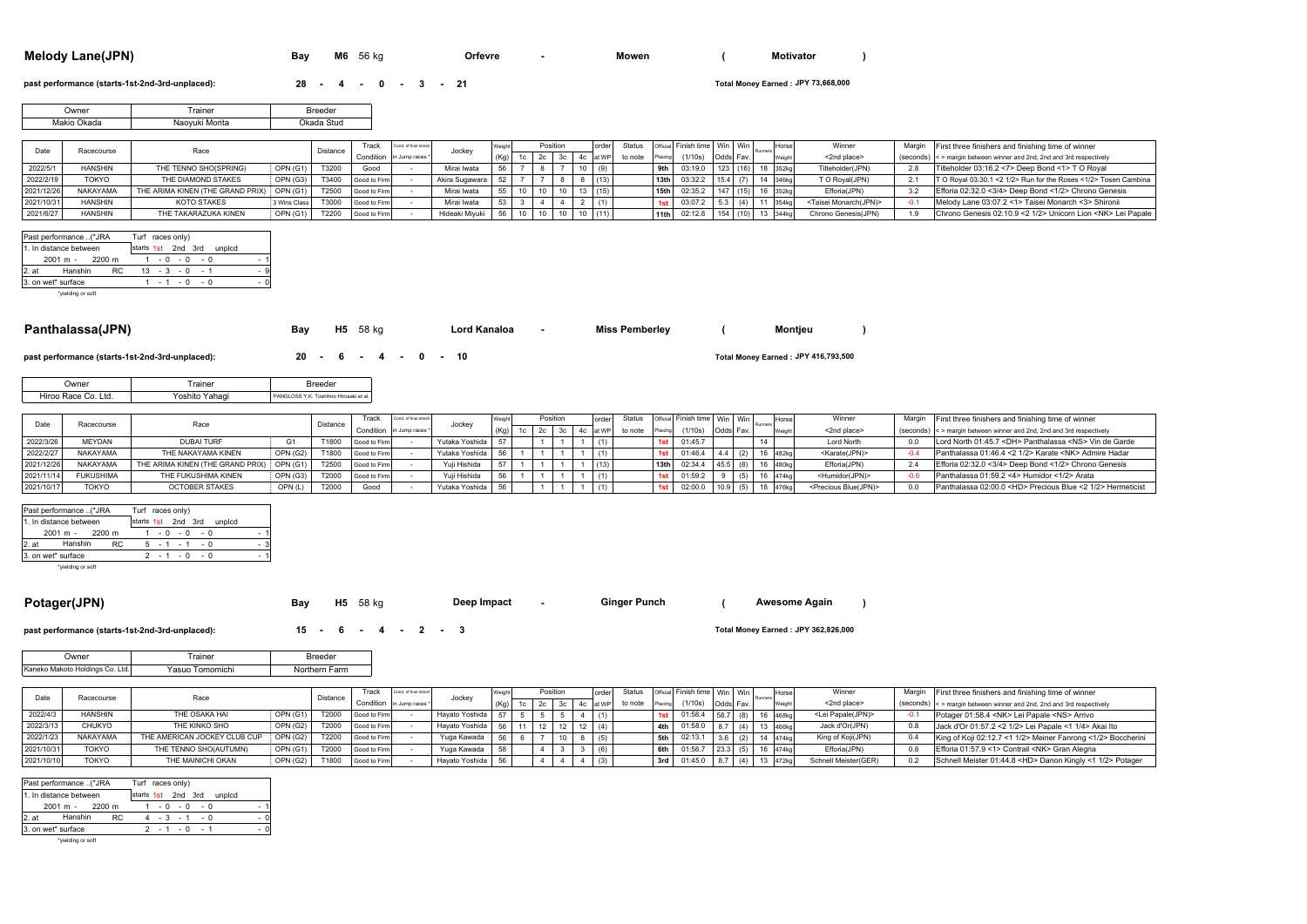**Sanrei Pocket(JPN) Dark Bay H7** 58 kg **- Jungle Pocket - Admire Punch** ( Wild Rush )

**Jungle Pocket <b>Admire 2** 

**past performance (starts-1st-2nd-3rd-unplaced): <br><b>26 - 5** - **4 - 5** - **12** 

**JPY 250,701,000**

| .)wner         | ainer                    | reeder              |
|----------------|--------------------------|---------------------|
| Keiji<br>Nagai | ı Takahashi<br>∕oshitada | Samani Kvoei Bokuio |

|            | Racecourse     | Race                  |          | Distance | Track        | Cond. of final stree      |                      |    | Position |  | order | Status  |         | Official Finish time   Win   Win |          |  | Horse     | Winner            | Margin First three finishers and finishing time of winner             |
|------------|----------------|-----------------------|----------|----------|--------------|---------------------------|----------------------|----|----------|--|-------|---------|---------|----------------------------------|----------|--|-----------|-------------------|-----------------------------------------------------------------------|
|            |                |                       |          |          |              | Condition in Jump races * | Jockev               |    |          |  |       | to note | Placing | (1/10s)                          | Odds Fav |  | Weight    | <2nd place>       | (seconds) < > margin between winner and 2nd, 2nd and 3rd respectively |
| 2022/6/4   | <b>CHUKYO</b>  | THE NARUO KINEN       | OPN (G3) | T2000    | Good to Firm |                           | Katsuma Sameshima    | 56 |          |  |       |         | 3rd     | 01:57.8                          |          |  | 10 l480kc | Weltreisende(JPN) | Weltreisende 01:57.7 <1/2> Geraldina <hd> Sanrei Pocket</hd>          |
| 2022/3/13  | <b>CHUKYO</b>  | THE KINKO SHO         | OPN (G2) | T2000    | Good to Firm |                           | Katsuma Sameshima    |    |          |  |       |         | 7th     | 01:58.1                          |          |  |           | Jack d'Or(JPN)    | Jack d'Or 01:57.2 < 2 1/2> Lei Papale < 1 1/4> Akai Ito               |
| 2022/2/1   | <b>HANSHIN</b> | THE KYOTO KINEN       | OPN (G2) | T2200    | Good         |                           | Katsuma Sameshima 56 |    |          |  |       |         | 3rd     | 02:12.2                          |          |  | 486kc     | African Gold(JPN) | African Gold 02:11.9 <1 1/4> Tagano Diamante <nk> Sanrei Pocket</nk>  |
| 2021/11/28 | <b>TOKYO</b>   | THE JAPAN CUP         | OPN (G1) | T2400    | Good to Firm |                           | Katsuma Sameshima    |    |          |  | (4)   |         | 4th     | 02:25.4                          |          |  | 18 474kg  | Contrail(JPN)     | Contrail 02:24.7 <2> Authority <1 1/2> Shahrvar                       |
| 2021/10/31 | <b>TOKYO</b>   | THE TENNO SHO(AUTUMN) | OPN (G1) | T2000    | Good to Firm |                           | Katsuma Sameshima    | 69 |          |  | (4)   |         | 4th     | 01:58.4                          |          |  | 16 472kg  | Efforia(JPN)      | Efforia 01:57.9 <1> Contrail <nk> Gran Alegria</nk>                   |

|         | Past performance (*JRA |                    | Turf races only) |  |                 |        |  |   |
|---------|------------------------|--------------------|------------------|--|-----------------|--------|--|---|
|         | 1. In distance between | starts 1st 2nd 3rd |                  |  |                 | unpicd |  |   |
|         | 2001 m - 2200 m        |                    |                  |  | $3 - 0 - 1 - 1$ |        |  | ٠ |
| $2.$ at | Hanshin                | RC.                |                  |  | $3 - 0 - 0 - 1$ |        |  |   |
|         | 3. on wet* surface     |                    |                  |  | $2 - 1 - 0 - 0$ |        |  | ٠ |
|         | hoodding or coft       |                    |                  |  |                 |        |  |   |

\*yielding o

| Stay Foolish(JPN) | Bay | 58 ka<br>H7 | <b>Stay Gold</b> | Kauai Lane | King Kamehameha |  |
|-------------------|-----|-------------|------------------|------------|-----------------|--|
|                   |     |             |                  |            |                 |  |

**past performance (starts-1st-2nd-3rd-unplaced): <b>31 - 4 - 5 - 7 - 15** 

| <b>Jwner</b>               | rainer            | <b>Breeder</b> |
|----------------------------|-------------------|----------------|
| Shadai Race Horse Co. Ltd. | Yahagi<br>∀oshito | Shadai Farm    |

|            | Racecourse       |                          |          |          | Track        | Cond. of final strech     |                         |      | Positio |    |       | <b>Status</b> |     | Official Finish time   Win   Win |           |                 | Horse        | Winner                            | Margin | First three finishers and finishing time of winner                   |
|------------|------------------|--------------------------|----------|----------|--------------|---------------------------|-------------------------|------|---------|----|-------|---------------|-----|----------------------------------|-----------|-----------------|--------------|-----------------------------------|--------|----------------------------------------------------------------------|
|            |                  | Race                     |          | Distance |              | Condition in Jump races * | Jocke <sup>,</sup>      | (Ka) |         | 4c | at WP | to note       |     | (1/10s)                          | Odds Fav. |                 |              | <2nd place>                       |        | (seconds) <> margin between winner and 2nd, 2nd and 3rd respectively |
| 2022/3/26  | <b>MFYDAN</b>    | DUBAI GOLD CUP           |          | T3200    | Good to Firm |                           | Christophe Lemaire 57.5 |      |         |    |       |               |     | 03:19.6                          |           | 13 <sub>1</sub> |              | <manbo></manbo>                   | $-0.1$ | Stav Foolish 03:19.6 <1/2> Manobo <2> Al Madhar                      |
| 2022/2/26  | KING ABDULAZIZ   | THE LONGINES RED SEA CUP |          | T3000    | Good to Firm |                           | Christophe Lemaire 60   |      |         |    |       |               |     | 03:06.0                          |           | 1A              |              | <sonnyboyliston></sonnyboyliston> |        | Stay Foolish 03:06.0 <4 1/4> Sonnyboyliston <1 3/4> Siskany          |
| 2021/12/12 | SHA TIN          | LONGINES HONG KONG VASE  |          | T2400    | Good to Firm |                           | Chak-viu Ho             |      |         |    |       |               | 5th | 02:28.4                          |           |                 | $468k$ c     | Glory Vase(JPN)                   |        | Glory Vase 02:27.0 <1> Pyledriver <3 1/2> Ebaiyra                    |
| 2021/11/14 | <b>FUKUSHIMA</b> | THE FUKUSHIMA KINEN      | OPN (G3) | T2000    | Good to Firm |                           | Rvusei Sakai            | 57.5 |         |    |       |               | 4th | 01:59.                           |           |                 | $\sim$ 468kg | Panthalassa(JPN)                  |        | Panthalassa 01:59.2 <4> Humidor <1/2> Arata                          |
| 2021/10/10 | <b>HANSHIN</b>   | THE KYOTO DAISHOTEN      | OPN (G2) | T2400    | Good to Firm |                           | Haruhiko Kawasu 56      |      |         |    |       |               | 7th | 02:25.                           |           |                 |              | Makahiki(JPN)                     |        | Makahiki 02:24.5 <ns> Aristoteles &lt;1/2&gt; Kiseki</ns>            |

|       | Past performance (*JRA |     | Turf races only) |  |  |                 |                           |     |  |
|-------|------------------------|-----|------------------|--|--|-----------------|---------------------------|-----|--|
|       | 1. In distance between |     |                  |  |  |                 | starts 1st 2nd 3rd unplcd |     |  |
|       | 2001 m - 2200 m        |     |                  |  |  | $8 - 1 - 3 - 2$ |                           | - 2 |  |
| 2. at | Hanshin                | RC. |                  |  |  | $8 - 0 - 1 - 2$ |                           | - 5 |  |
|       | 3. on wet* surface     |     |                  |  |  | $2 - 0 - 0 - 1$ |                           | - 1 |  |

\*yielding or soft

| Titlet.<br>'PN. | Bay | ۰4 | 58 kg | <b>Duramente</b> | $\sim$ $\sim$<br>Mowen | otivatoı |  |
|-----------------|-----|----|-------|------------------|------------------------|----------|--|
|                 |     |    |       |                  |                        |          |  |

### **past performance (starts-1st-2nd-3rd-unplaced): <b>11 - 5 - 2 - 0 - 4**

### **JPY 589,331,000**

**JPY 548,339,100**

| Jwner          | rainer             | <b>Breeder</b> |
|----------------|--------------------|----------------|
| Hiroshi Yamada | <b>Toru Kurita</b> | Okada<br>Stud  |

|            | Racecourse     | Race                                          |          |          | Track                   | Cond. of final street | Jockey              |      | Position |  | order | <b>Status</b> |         | Official Finish time   Win   Win |                    |     | Horse             | Winner                              | Margir | First three finishers and finishing time of winner                    |
|------------|----------------|-----------------------------------------------|----------|----------|-------------------------|-----------------------|---------------------|------|----------|--|-------|---------------|---------|----------------------------------|--------------------|-----|-------------------|-------------------------------------|--------|-----------------------------------------------------------------------|
|            |                |                                               |          | Distance | Condition in Jump races |                       |                     | (Ka) |          |  |       | to note       | Placing | (1/10s)                          | <b>Odds</b> Fav    |     |                   | <2nd place>                         |        | (seconds) < > margin between winner and 2nd, 2nd and 3rd respectively |
| 2022/5/    | <b>HANSHIN</b> | THE TENNO SHO(SPRING)                         | OPN (G1) | T3200    | Good                    |                       | Kazuo Yokovama 58   |      |          |  | (1)   |               |         | 03:16.2                          | $\Lambda$ $\Omega$ |     | 474kg             | <deep bond(jpn)=""></deep>          |        | Titleholder 03:16.2 <7> Deep Bond <1> T O Royal                       |
| 2022/3/26  | NAKAYAMA       | THE NIKKEI SHO                                | OPN (G2) | T2500    | Good                    |                       | Kazuo Yokovama 57   |      |          |  | (1)   |               | 1st     | 02:35.4                          |                    |     | 476kg             | <boccherini(jpn)></boccherini(jpn)> |        | Titleholder 02:35.4 <nk> Boccherini <nk> Heat on Beat</nk></nk>       |
| 2021/12/26 | NAKAYAMA       | THE ARIMA KINEN (THE GRAND PRIX) OPN (G1)     |          | T2500    | Good to Firm            |                       | Kazuo Yokoyama 55   |      |          |  | (5)   |               | 5th     | 02:32.5                          | 102                | (4) | 476kg             | Efforia(JPN)                        |        | Efforia 02:32.0 <3/4> Deep Bond <1/2> Chrono Genesis                  |
| 2021/10/24 | <b>HANSHIN</b> | THE KIKUKA SHO (JAPANESE ST.LEGER)   OPN (G1) |          | T3000    | Good to Firm            |                       | Takeshi Yokovama 57 |      |          |  |       |               | 1st     | 03:04.6                          |                    |     | 464 <sub>kg</sub> | <orthoclase(jpn)></orthoclase(jpn)> |        | Titleholder 03:04.6 <5> Orthoclase <hd> Divine Love</hd>              |
| 2021/9/20  | NAKAYAMA       | THE ASAHI HAI ST.LITE KINEN                   | OPN (G2) | T2200    | Good to Firm            |                       | Takeshi Yokoyama 56 |      |          |  | (13)  |               |         | 13th 02:13.6                     |                    |     | 466kg             | Asamano Itazura(JPN)                |        | Asamano Itazura 02:12.3 <nk> So Valiant &lt;1 3/4&gt; Orthoclase</nk> |

|       | Past performance (*JRA |     | Turf races only)   |  |                 |  |        |     |
|-------|------------------------|-----|--------------------|--|-----------------|--|--------|-----|
|       | 1. In distance between |     | starts 1st 2nd 3rd |  |                 |  | unplcd |     |
|       | $2001 m - 2200 m$      |     |                    |  | $1 - 0 - 0 - 0$ |  |        | - 1 |
| 2. at | Hanshin                | RC. |                    |  | $2 - 2 - 0 - 0$ |  |        | - 0 |
|       | 3. on wet* surface     |     |                    |  | $0 - 0 - 0 - 0$ |  |        | - 0 |
|       | *vielding or soft      |     |                    |  |                 |  |        |     |